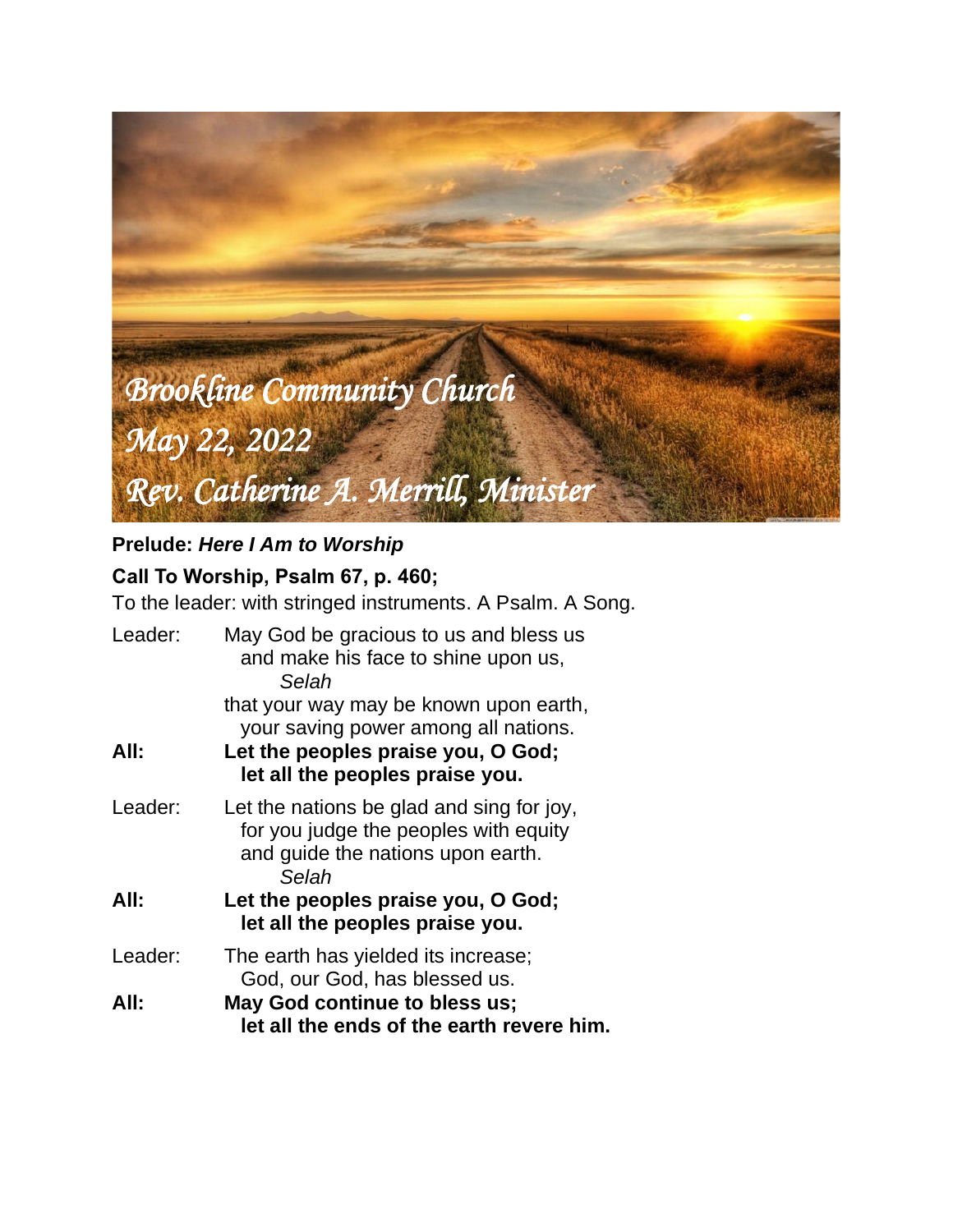## **Hymn:** *#21 How Great Thou Art*

If you have a favorite hymn you'd like to include in our worship service, just send it along and I'll look for a good place for it.

#### **Children's Message:** How do we live Jesus' words?

## **A Prayer of Joys and Concerns:**

## **Let us recite the Lord's Prayer together:**

Our Father who art in heaven hallowed be thy name. Thy kingdom come, thy will be done, on earth as it is in heaven. Give us this day our daily bread, and forgive us our trespasses, as we forgive those who trespass against us. And lead us not into temptation, but deliver us from evil, for thine is the kingdom, and the power, and the glory forever. Amen.

[For next week, please feel free to send me your joys & concerns and I'll include them in our prayers: [minister@bccnh.org](mailto:minister@bccnh.org) or call/text (857) 259-7269.]

## **Hymn:** *#57 All Things Bright and Beautiful (with a different melody)*

**Scripture Reading: John 14:22-29, pp. 877-878**

**Reflection on the Scripture:**

**Hymn:** *#563 Lord I Want to Be a Christian*

**MINISTRY OF SHARING**

**\*DOXOLOGY: #809 "Praise God from whom all blessings flow; Praise Him, all creatures here below; Praise Him above, ye heavenly host. Praise Father, Son and Holy Ghost. Amen."**

**\*Prayer of Dedication for the Gifts We've Been Given:**

**Giving God, as spring bursts forth its blossoms in witness to your love, you bless us from generation to generation with the new life of Easter faith. All that we have and all that we are come from you, O God, so we gladly share this offering, that others too may be blessed, for the sake of Jesus Christ, in whose name we pray. Amen.**

#### **Announcements**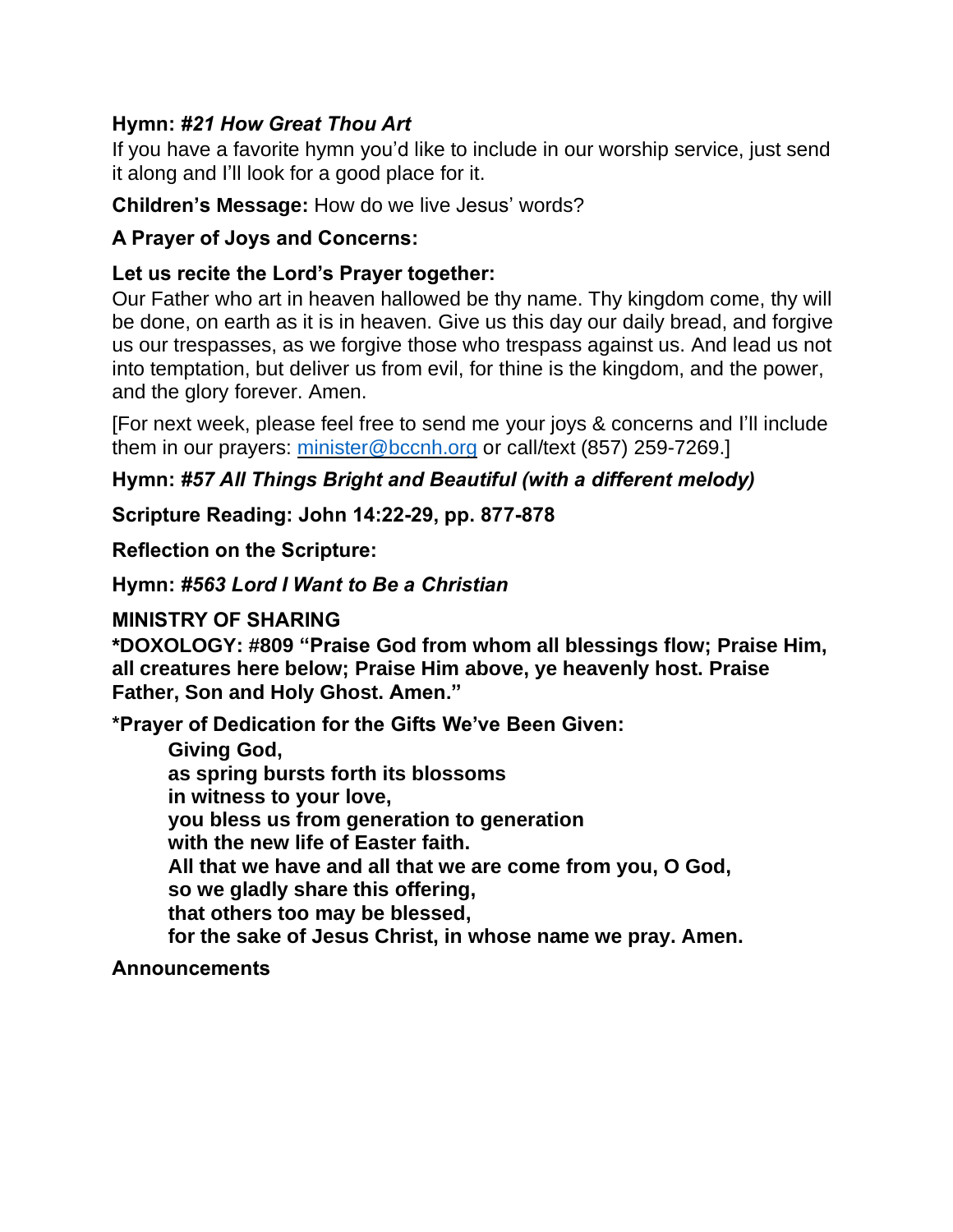## **A Prayer to Send us Back Out into the World (a riff on Psalm 67)**

| Leader: | May God be gracious to us and bless us                                                                   |
|---------|----------------------------------------------------------------------------------------------------------|
|         | and make his face to shine upon us,                                                                      |
| All:    | That the way of God will be known on earth, that everyone will                                           |
|         | see what God intends for the world                                                                       |
| Leader: | God's intentions will lead to praise, because we need more love and<br>more order in this chaotic world. |
| All:    | God will bring justice and equity to the world, using that to                                            |
|         | guide the path of history, so might will not be the only way to                                          |
|         | right.                                                                                                   |
| Leader: | God's actions will lead to praise, because we need more love and                                         |
|         | more order in this chaotic world.                                                                        |
| All:    | The land we inhabit has blessed us with abundance. It's too                                              |
|         | easy to forget that our efforts are not the source of abundance.                                         |
|         | God offers us untold blessings every day.                                                                |
| Leader: | May God continue to bless us                                                                             |
| All:    | Until praise echoes from the ends of the earth.                                                          |
| Leader: | Amen.                                                                                                    |
| All:    | Amen.                                                                                                    |
|         |                                                                                                          |

[CONGREGATIONAL](https://www.youtube.com/watch?v=dQTRoTkkz3g) RESPONSE: *# 839 "God Be With You Till We Meet Again; by his [counsels](https://www.youtube.com/watch?v=dQTRoTkkz3g) guide, uphold you, with his sheep securely fold you; God be with you till we meet [again.](https://www.youtube.com/watch?v=dQTRoTkkz3g)"*

## **Postlude:** *Your Love, O Lord*

*Here ends our worship, now let our service begin.*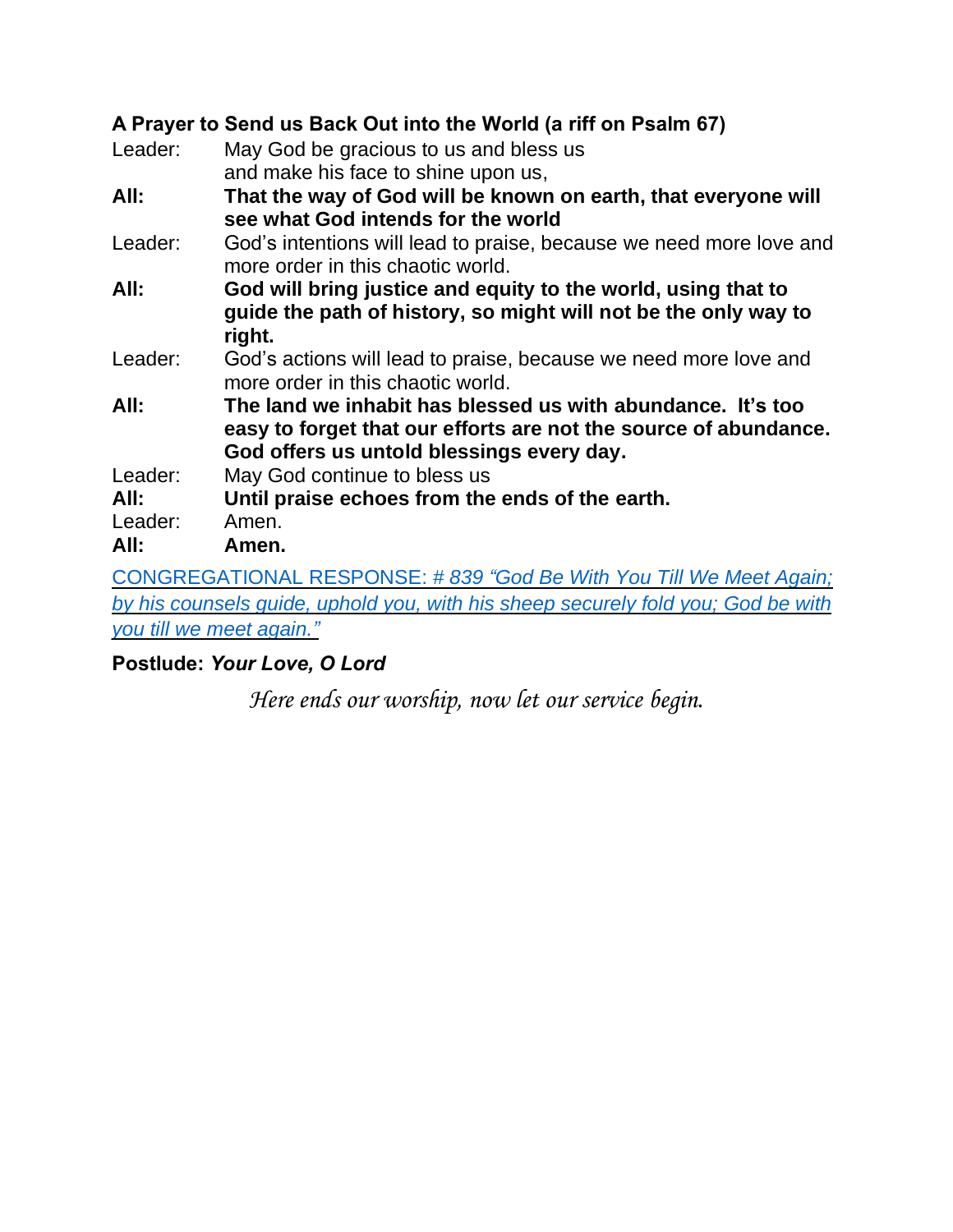#### **Psalm 67**

The sum of the entire poem is gladness for the life-giving, world-ordering power of God that makes a viable, shared life in the world possible.

The psalm begins with a familiar formula of blessing that is parallel to the priestly blessing of Num 6:24-26. In this case, however, the consequence of a blessing to Israel is that the life-giving power of God will be known in all the world.

The reason given for that broad sweep of praise is that God is a judge who will bring all nations to justice, well-being, and peace.

The both/and of God toward Israel and toward the nations is crucial in this psalm. This psalm is an articulation of God's work in creation and in history. That surely is the focus of the blessing tone of the whole poem.

The most interesting rhetorical nuance, however, is the duality of Israel and the nations or Israel and creation. It is characteristic of the Old Testament that alongside the sustained commitment that God has to Israel, the work of God cannot be contained in and for Israel but always spills over into the larger horizon of other peoples. These other peoples are the subject of God's goodness, which is rooted as deeply as God's call to Abraham (Gen 12:3). To be sure, the important distinction between Israel and the nations is never blurred, but there is always more to Israel's affirmation of God's power than just its own well-being.

This psalm does not acknowledge any tension between the election of Israel and creation faith. Rather it entertains a large vision of God so that the blessing given to Israel is readily extended to all of God's beloved peoples.

Walter Brueggemann and William H. Bellinger, Jr. *Psalms, in New Cambridge Bible Commentary* (New York: Cambridge University Press, 2014), 289-292.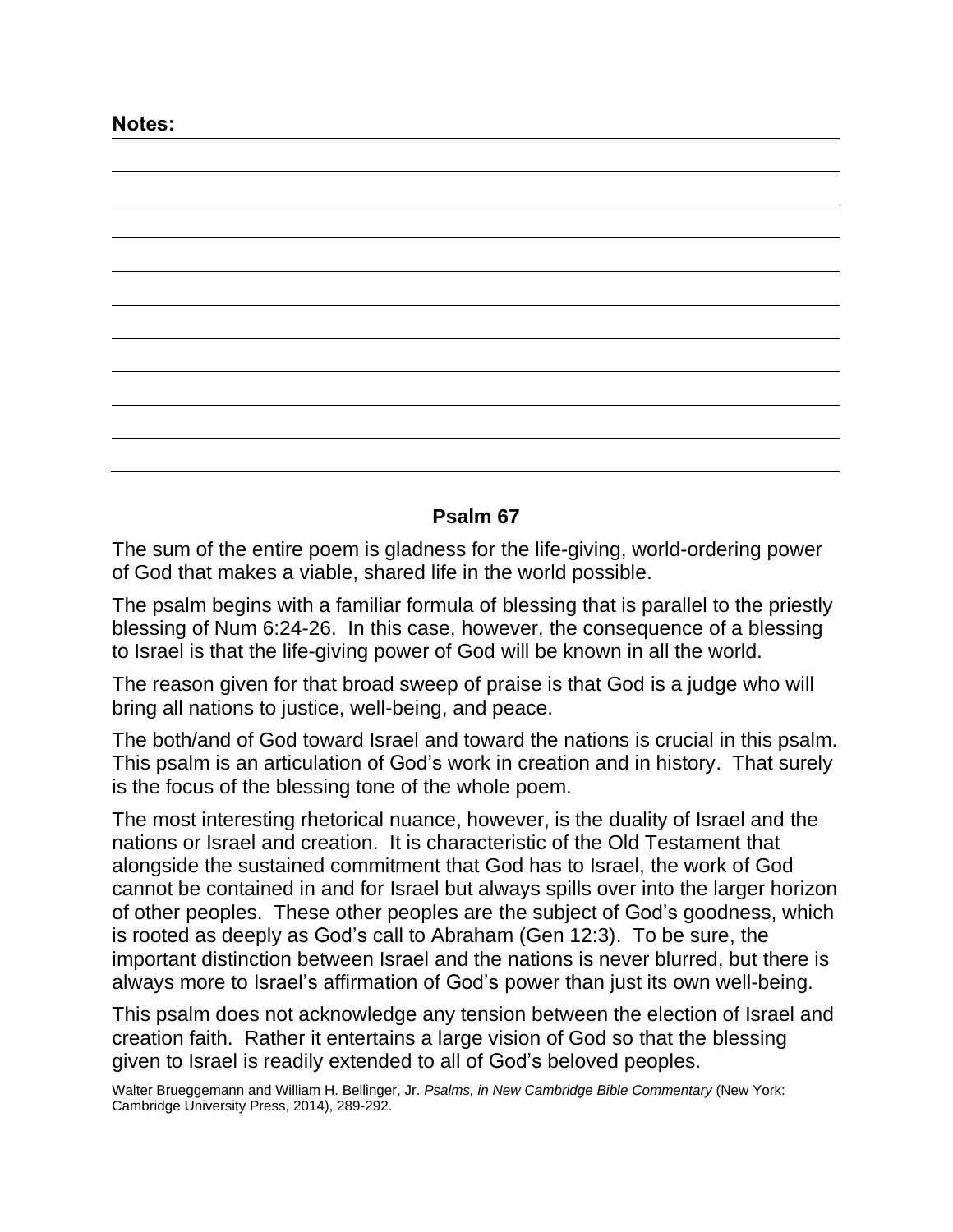

PRAYER LIST **(5/22/22)**

- Friends & family of Braedon O'Connor, Elly Austin, Patty Birner, Jesse Delrossi.
- For everyone to stay as healthy as they can in the days to come
- For the friends & families of those who have died alone
- For our church, that we remain patient with the process of re-opening
- For Luca, Amy's nephew, whose treatments continue
- For Joe, Megan's friend, recovering from knee surgery
- For Joelle, Megan's friend & Joe's wife, recovering from heart surgery
- For Leslie, Susan Haight's relative, who is out of the ICU but still in the hospital, and for Susan's nephew who is bearing a great deal of the burden
- For Polly, John Panto's sister, recovering from a stroke, who's moving into another facility
- For Louise, Rev. Cath's family friend, who has an inoperable brain tumor
- For Michael Esposito, friend of Susan and Russell's family, who is out of a coma but facing innumerable surgeries and other medical challenges
- For Cathy, a friend of Marjorie & David, whose family is going through a really rough patch.
- For William, Amy's nephew, with HFM disease that needs a lot of work to keep from spreading (and Amy's sister who's doing a lot of the work!)
- For the friends and family of Gary, Amy's uncle, that they might know the love that surrounds them.
- For those involved in the mass shooting in Buffalo, that they might be supported
- For the friends and family of the million Americans lost to Covid
- For the people of Ukraine, who are finding new life in the death that surrounds them this Eastertide
- For those who have no one to pray for them, accept our prayers
- Individuals serving in our military & their families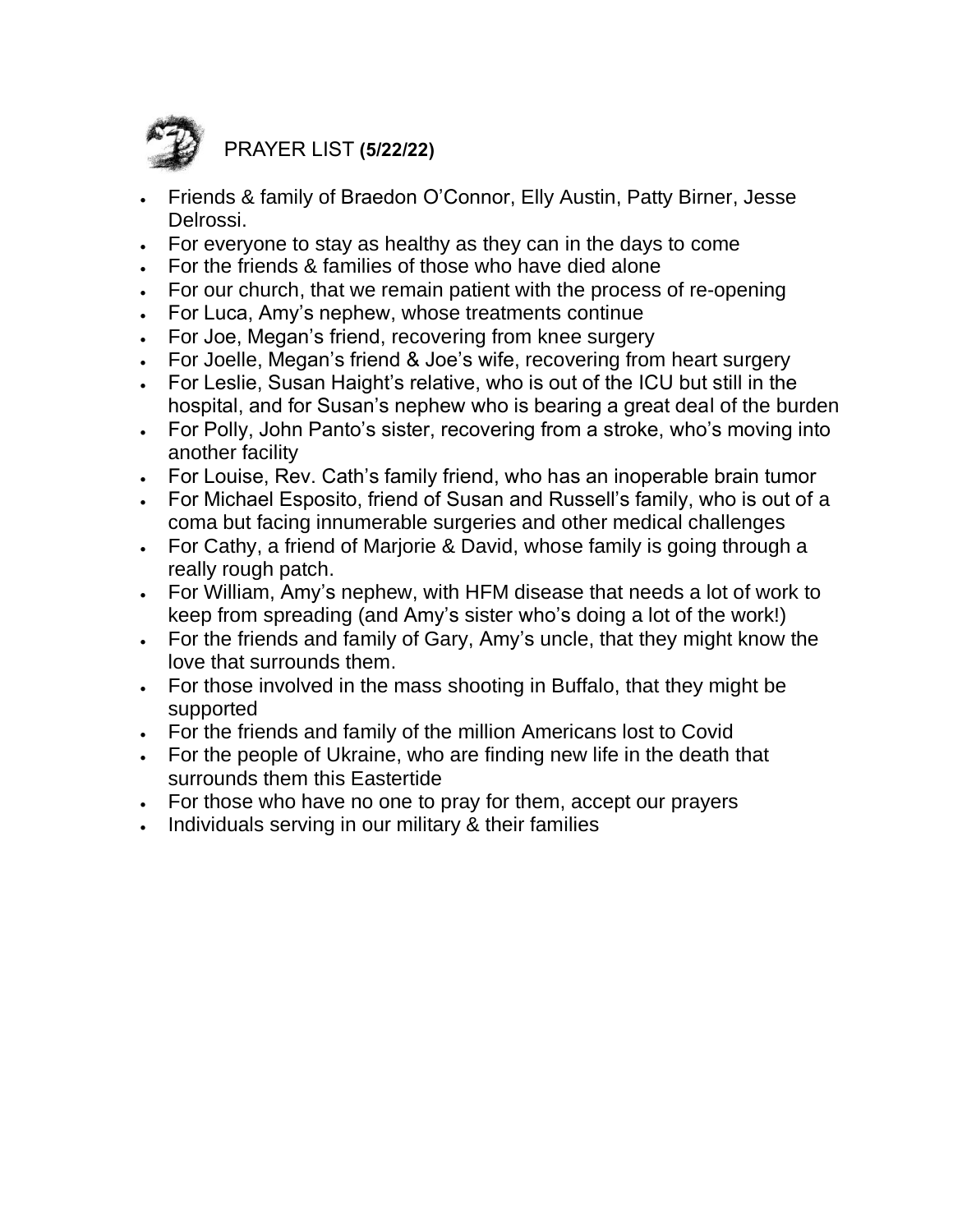## **Household Prayer: Morning<sup>1</sup>**

Holy Spirit, enliven in us a faith and witness like Lydia's, that through deepened prayer we might rise to action in service of the gospel. Amen.

## **Household Prayer: Evening**

God, it is night and the time for rest has come. We have served you in love this day and for this we give you thanks. Do not leave us comfortless, but send your Spirit to abide with us as we trust in you this night. Amen.

#### **Questions for Reflection**

When Lydia hears the gospel, she becomes the first Christian in Europe. Led by the Spirit, Lydia's faith is decisive and her witness is immediate. The word opens her heart in love, and she opens her house in hospitality in service of the gospel. How might Lydia's witness excite your sense of ministry and mission this day? Where might you find someone searching for God's word?

## **Daily Awareness Reflection<sup>2</sup>**

At the end of the day, I've been asking myself the following questions. I jot down the answers and ask them again the next evening. I've found it helps me to remain centered as well as increasing my awareness of God in my life. It takes about 10 minutes.

- 1. Slow down. Stop. Prepare yourself to pray by becoming aware of the love with which God looks on you …
- 2. Note the gifts God has given you today. Give thanks to God for them …
- 3. Ask God that this be a time of special grace and revelation …
- 4. With God, review the day. Look at the stirrings of your heart, your thoughts, and your choices as the day progressed. Which have been of God? Which have not? What does God want to say to you about both? …
- 5. Ask for forgiveness for failures/omissions, for healing from their effects …
- **6.** Look forward to the following day, and plan concretely with God how to live it according to God's desire for your life …

<sup>1</sup> The Morning & Evening Prayer and Question for Reflection are reprinted by permission of Westminster John Knox Press from *Feasting on the Word*® *Worship Companion*. Copyright 2014.

<sup>2</sup> Elizabeth Liebert, The Soul of Discernment (Louisville, KY: John Knox Press, 2015), 31.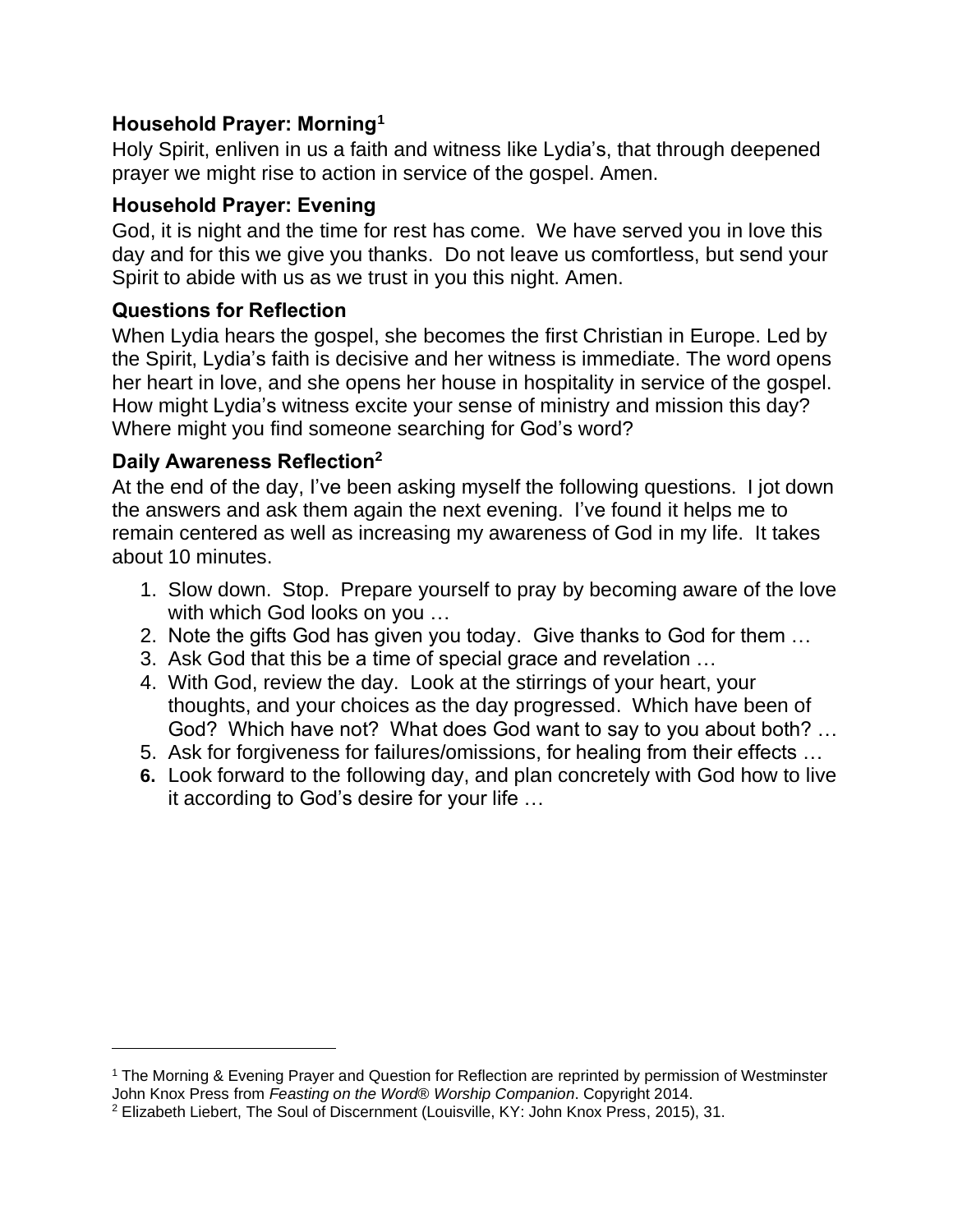#### **Announcements**

The church's financial obligations continue. If you are able, please mail your offering to: Brookline Community Church, PO Box 507, Brookline, NH 03033.

|       |          |          | Actual Income   Actual Expenses   Income vs. Expenses +/- |
|-------|----------|----------|-----------------------------------------------------------|
| April | \$23.994 | \$33,647 | (\$9,654)                                                 |

Please shop smile.amazon.com and choose Brookline Community Church as your charity to support the church. Thanks!

There are several ways to send your offering.

**1.** Text "GIVE" to 603-506-4455 for your first time. Click "Sign In" then "Register for an Account**"**

**2.** Scan the QR code



**3.** Mail to: Brookline Community Church, PO Box 507, Brookline, NH 03033.

## **Homeless keys looking for an owner on the back table:**

In tidying up the 3<sup>rd</sup> floor classrooms, we found a number of keys that are looking for a home. They may have been there a while, so see if they were the set you were never able to find! See Susan Haight [\(sdlhaight@gmail.com\)](mailto:sdlhaight@gmail.com) for more details.

## **Get Your Parking Placards for the Grove for Worship this Summer!**

In order to avoid a ticket, you MUST update your placard with a 2022 sticker. Stickers will be available at the Grove on:

- May 16th thru May  $20^{th} 4:00 7:00$  PM
- Saturday, May 21st—11 AM-4:00 PM
- Sunday, May 22nd—11 AM-4:00 PM

If you need to replace your placard, there is a \$2.00 charge per placard

## **Save the Date: Discerning When God is Calling the Church, 5/22, after worship**

We're continuing our time of discussion to discern where God is calling our church to go and grow. We want to explore questions like:

- What have we learned in this time of turmoil and change?
- Who is today's Brookline Community Church?
- What do our choices reveal about what we truly want to be?

We've gotten feedback asking us to be tighter on time, so we're aiming to make the session more compact.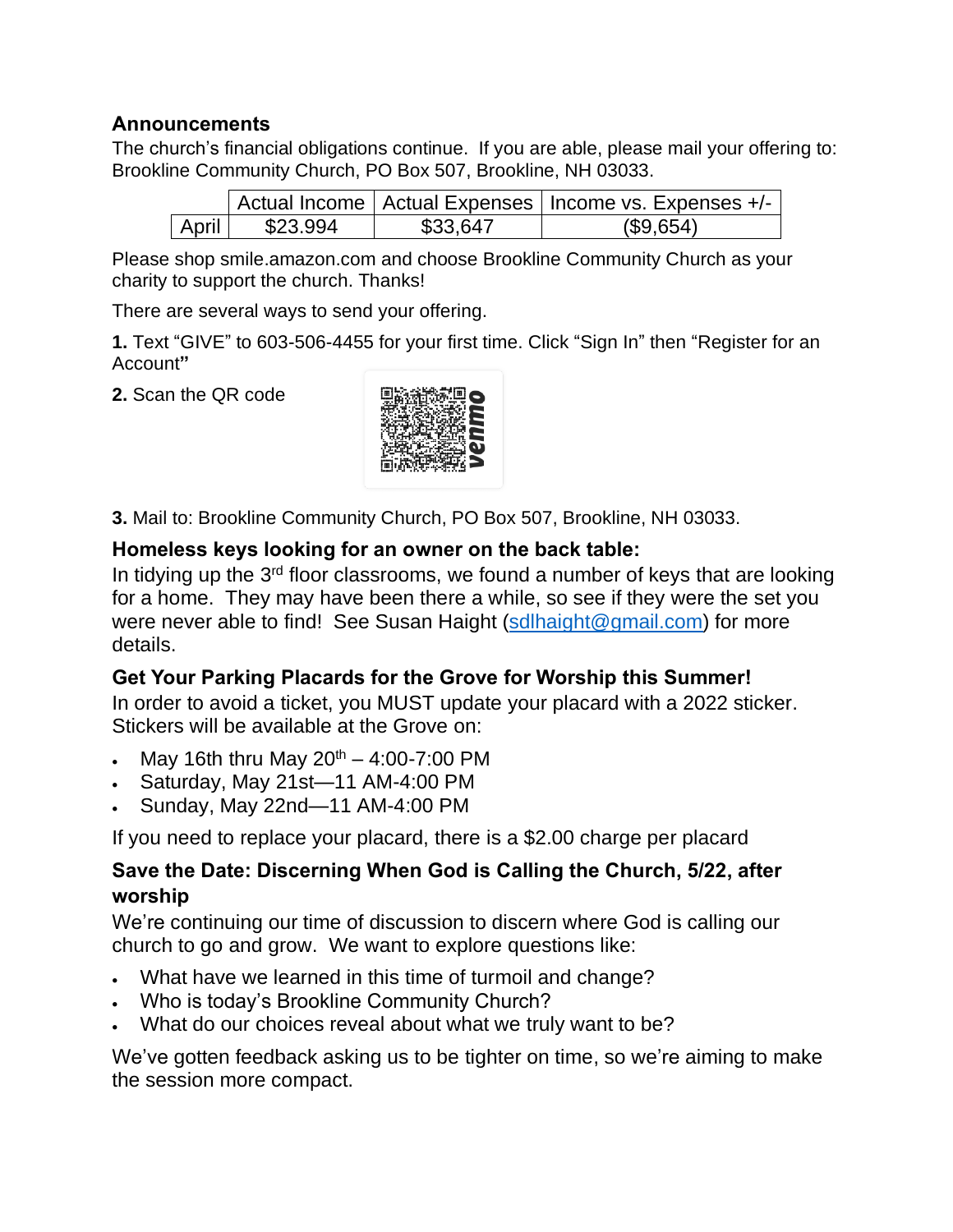## **Special Weekday Worship Service, THURSDAY, May 26th , 7:00pm**

We'll be trying a variety of different things in worship this summer. One suggestion that is coming up next week is replacing the Sunday worship with a weekday evening worship, inviting people to spend the Memorial Day weekend with friends & family or on service projects. So we'll have a special Evensong worship next Thursday and then see each other on Sunday, June 5<sup>th</sup>.

## **Order Your June Take Home Meal Now: Smoked Barbeque**

On SATURDAY, June 18<sup>th</sup> at 4:00pm, there will be a special Take Home Meal pick up of barbeque, cornbread and other sides. There's a limited number of dinners (we really mean it!), so get your order in now.

**May is Military Appreciation Month, bring in any extra cards we can send** Outreach is putting together a note writing campaign to send notes to our military personnel. If you have spare note cards, please bring them in. Contact Amy [\(arazz3914@gmail.com\)](mailto:arazz3914@gmail.com) for more details.

#### **Thank You for Supporting the UCC Ukrainian Relief Fund!**

We raised \$1,617 for the fund which is very much needed. We will continue to support relief efforts in Ukraine, so watch this space!

#### **Looking for feedback on changes in our Covid protocols**

Over the next few weeks we'll be experimenting with changes in our Covid-19 protocols, trying to relax some of our guidelines. Our intention is to help folks feel more connected with one another. But the same changes might feel great for some and off-putting for others. Please speak with Rev. Cath, Ann or any of the deacons to let us know how the changes make you feel.

#### **Free Covid Home Tests**

1. Gov. Sununu [announced](https://www.governor.nh.gov/news-and-media/free-home-rapid-covid-19-tests-now-available-new-hampshire-residents) a program to deliver free Covid home tests to NH [residents.](https://www.governor.nh.gov/news-and-media/free-home-rapid-covid-19-tests-now-available-new-hampshire-residents) You just go to the [program's](https://sayyescovidhometest.org/) website, put in your zip code and then follow the prompts. They're delivered via Amazon.

2. The federal government will deliver four tests to your home. Just enter your details on a special US Post [Office](https://special.usps.com/testkits) web page. And if you've ordered 4 in the past, you can get four more the same way!

#### **Brookline Food Pantry**

Although we cannot be together physically at this time, Outreach is continuing to work through the Brookline Welfare office & CERT (Community Emergency Response Team) to address our community's needs.

The Brookline food pantry is now open on Tuesdays & Thursdays from 10-2:00 for dropoffs only. There is a list on the Brookline Food Pantry's [Facebook](https://www.facebook.com/BrooklineFP/) page that is being updated as items are needed.

There's a family who has just become guardians of a little girl. They're looking for: